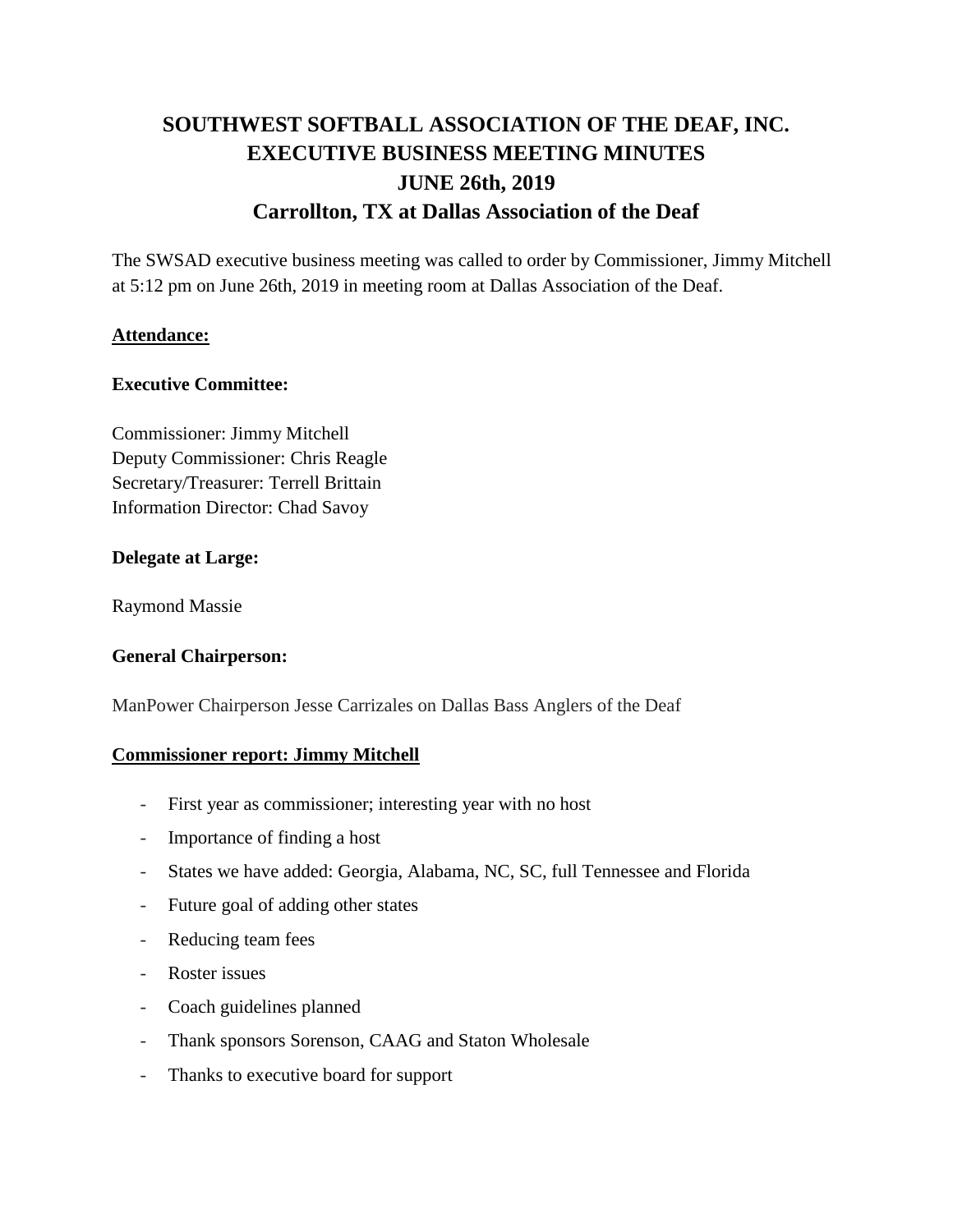# **Deputy Commissioner report: Chris Reagle**

- Donate wristbands to SWSAD
- Biofreeze company to SWSAD
- After the SWSAD Tourney by MCAD, cleaned up few things on Bylaws, Guidelines.
- Sent Host Guideline to 2 People (Dallas area and Tyler).
- Followed up on Tyler for few months. Turned out it didnt meet our expectations.
- Had to take over the hosting tournament on short notice
- Found good reasonable cost on insurance for tournament weekend
- Thanks to those players offer the locations for 2019!
- Booked FairField Hotel and McInnish Softball Complex
- Work with ManPower Chairperson Jesse Carrizales on Dallas Bass Anglers of the Deaf occasionally
- Booked Dallas Association of the Deaf for General Meeting- Thanks Robin Matteo and Mitchell Bien
- Inspected McInnish Complex and FairField Hotel. Thanks Jesse C for meet me there!
- Many Thanks to Tommy Varner and Nathan Burleson for creating the Awards by Arkansas School for the Deaf
- Bunch of follow up with SWSAD Board daily
- Want to thank you DBAD for manpower committee and DAD for letting us use your meeting room

# **Treasurer & Secretary report: Terrell Brittain**

- Thanks SWSAD board and Manpowered by Dallas Bass Anglers of the Deaf for host this happen
- Thanks Auditor for checking and appreciate their time
- Report balance
- Team fee discuss (instead half prize and SWSAD) and other tourney fact
- Done report to IRS for 2018
- Total 259 players/coaches (Men-106, Women-64, and Coed-89)
- Total 15 teams (6 men, 4 women, and 5 coed)